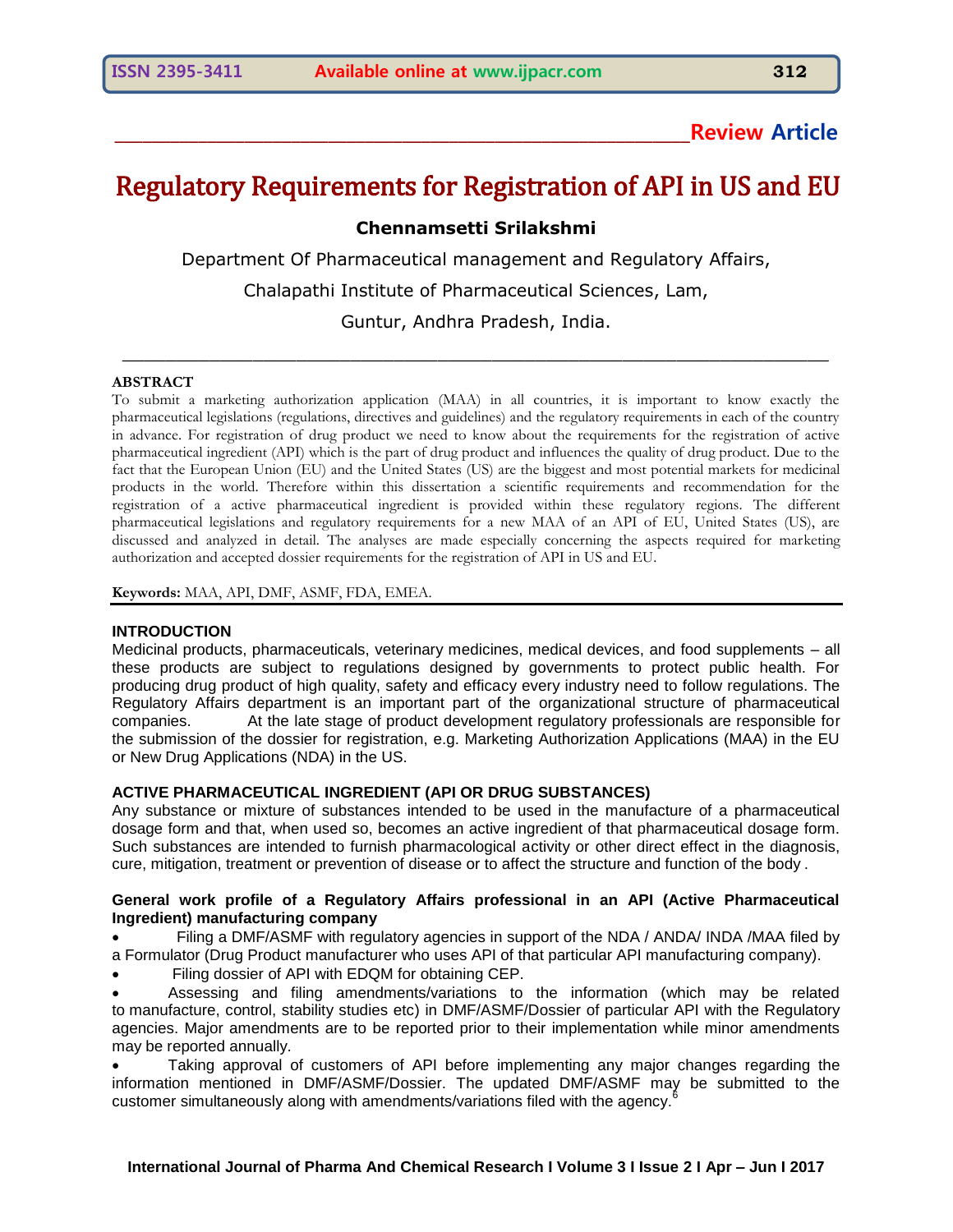**REGULATORY AUTHORITIES:** Regulatory bodies are responsible for approving whether a drug can proceed to clinical trials and whether it should be allowed on the market. The regulatory body has to evaluate the scientific and clinical data to ensure that the drug can be produced with consistently high purity, that it has the clinical effect claimed, and that it does not have unaccepted side effects. It must also approve the labeling of the drug and the directions for its use. In general, the regulatory body is interested in all aspects of a drug once it has been identified as a potential useful medicine.

**USFDA (United Sates of Food and Drug Administration):** The U S. Food and Drug Administration is a scientific, regulatory, and public health agency that oversees items accounting for 25 cents of every dollar spent by consumers. The agency grew from a single chemist in the U.S. Department of Agriculture in 1862 to a staff of approximately 9,100 employees and a budget of \$1.294 billion in 2001, comprising chemists, pharmacologists, physicians, microbiologists, veterinarians, pharmacists, lawyers, and many others. About one-third of the agency's employees are stationed outside of the Washington, D. C. area, staffing over 150 field offices and laboratories, including five regional offices and 20 district offices.

**Organization of FDA<sup>:</sup>** The FDA's organization consists of the Office of the Commissioner and four directorates overseeing the core functions of the agency: Medical Products and Tobacco, Foods, Global Regulatory Operations and Policy, and Operations.

It consists of following centers/offices, which are listed below that review and approve FDA regulated products:

- 1) ORA-Office of Regulatory Affairs CDER-Center for Drug Evaluation and Research
- 2) CBER-Center for Biological Evaluation and Research
- 3) CDRH-Center for Devices and Radiological Health
- 4) Center for Tobacco Products
- 5) CVM-Center for Veterinary Medicine
- 6) CFSAN-Center for Food Safety and Applied Nutrition
- 7) NCTR-National Center for Toxicological Research
- 8) OFC-Office of Commissioner
- 9) ORA-Office of Regulatory Affairs<sup>11</sup>

**European Medicines Agency –EMEA:** The European Medicines Agency (EMEA) is a decentralised body of the European Union with headquarters in London.

• Its main responsibility is the protection and promotion of public and animal health, through the evaluation and supervision of medicines for human and veterinary use.

• The EMEA is responsible for the scientific evaluation of applications for European marketing authorisation for medicinal products (centralised procedure). Under the centralised procedure, companies submit one single marketing authorisation application to the EMEA.

 The EMEA takes appropriate actions if adverse drug reaction reports suggest changes to the benefit-risk balance of a medicinal product. In 2001, the Committee for Orphan Medicinal Products (COMP) was established, charged with reviewing designation applications from persons or companies who intend to develop medicines for rare diseases (so-called 'orphan drugs').

• The Agency is also involved in referral procedures relating to medicinal products that are approved or under consideration by Member States.

#### **Organisation of EMEA**:

- a. Committee for orphan medicinal products (COMP)
- b. Pediatric committee (PDCO)
- c. Committee for veterinary medicinal products (CVMP)
- d. Committee on advanced therapies (CAT)
- e. Committee for medicinal products for human use (CHMP)
- f. Committee for herbal products (HMPC)
- g. [Pharmacovigilance](http://www.ema.europa.eu/ema/index.jsp?curl=pages/about_us/general/general_content_000537.jsp&mid=) Risk Assessment Committee (PRAC)<sup>12</sup>

**ICH (International Conference On harmonization):** For most countries, whether or not they had initiated product registration controls earlier, the 1960s and 1970s saw a rapid increase in laws,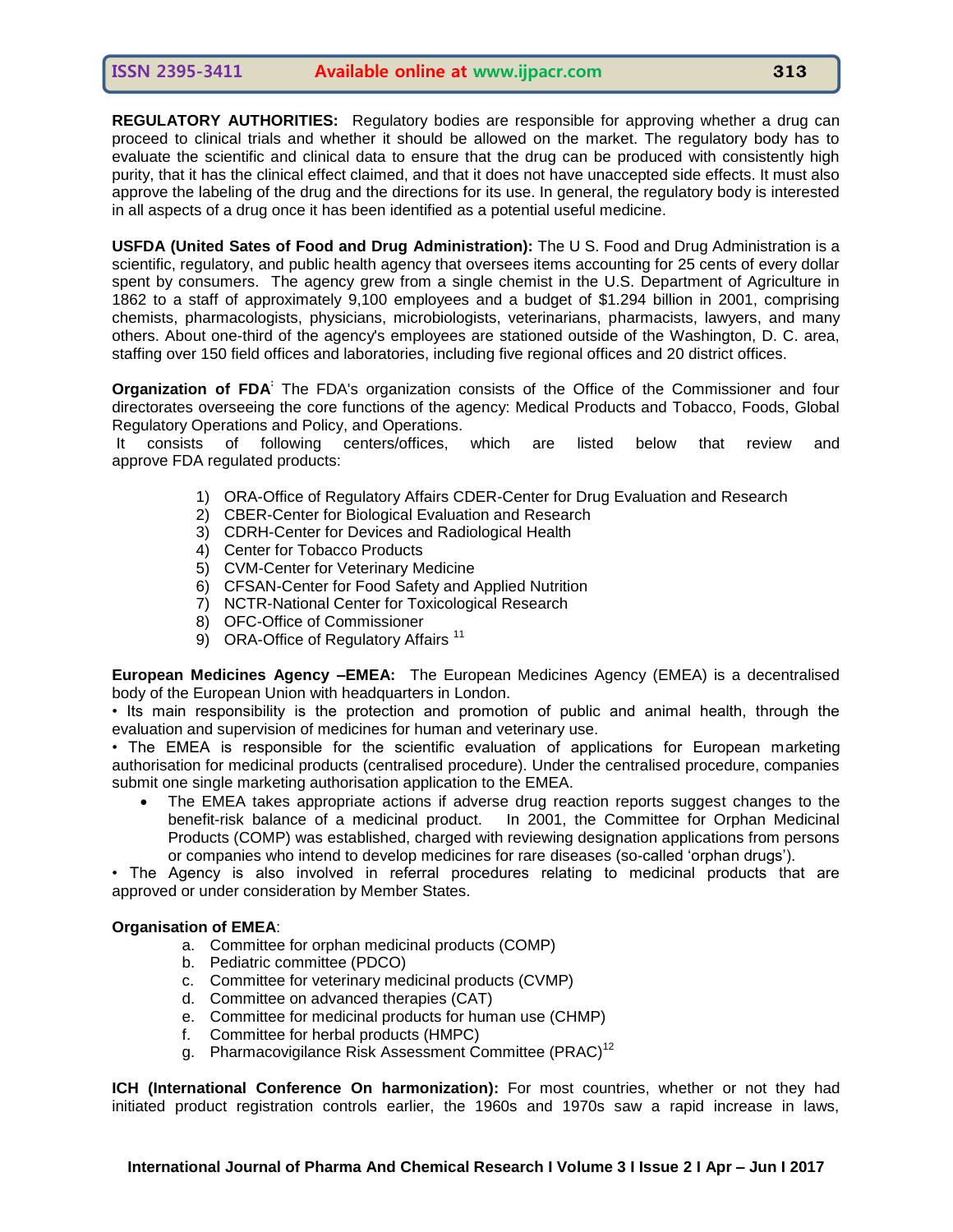regulations and guidelines for reporting and evaluating the data on safety, quality and efficacy of new medicinal products. Harmonisation of regulatory requirements was pioneered by the European Community (EC), in the 1980s, as the EC (now the European Union) moved towards the development of a single market for pharmaceuticals. The birth of ICH took place at a meeting in April 1990, hosted by EFPIA in Brussels. Representatives of the regulatory agencies and industry associations of Europe, Japan and the US met, primarily, to plan an International Conference but the meeting also discussed the wider implications and terms of reference of ICH.

The CTD is organised into five modules. Module 1 is region specific and Modules 2, 3, 4 and 5 are intended to be common for all regions. In July 2003, the CTD became the mandatory format for new drug applications in the EU and Japan, and the strongly recommended format of choice for NDAs submitted to the FDA.<sup>13</sup>

# **OBJECTIVE:**

The objective of this study was

- To know about the Regulatory agencies present in the US and EU and registration procedures for pharmaceuticals.
- Study and analyse on the Requirements for registration of API in US (FDA) and EU(EMEA)
- Comparison of regulatory requirements of API in US and EU on what basis the registration requirements are varying.
- Simplifying the registration procedure for API in US and European Union.

# **METHODOLOGY**

Each and every study has some patterns and follows certain pathways in order to reach the Destination. The study was analysed by dividing the whole study into 4 steps:

- 1. Type of study
- 2. Source of data
- 3. Registration of API in US and EU
- 4. Study process

#### **1. Types of study:**

The study was conducted with an objective to chalk out the regulatory requirements for the registration of API and difference of those regulatory requirements and registration process in US and EU.

#### **2. Source of data:**

Major part of secondary data collection was done by means of following sources:

- Literature review
- Regulatory agencies and related websites of particular country i.e US and EU.
- Guidelines framed by government authorities

#### **a. Literature review:**

Academic journals, online journals, Market research reports, news paper articles, and other resources. And direct communication with Regulatory authorities. Online books also served as a good source of information.

#### **b. Regulatory agencies and related websites of particular country i.e US and EU.**

Typically covered the regulatory guidelines published officially by agencies and websites related to the registration requirements for different countries.

# **c. Guidelines framed by government authorities:**

Guidelines must give the most useful information and the information mentioned in the guideline was standard, every one try to follow these guidelines.

#### **3. Registration of API in US and EU:**

In India most of the drugs are exported to US and EU. These study parameters are selected to understand the

Basic requirements for the registration of API in US and EU.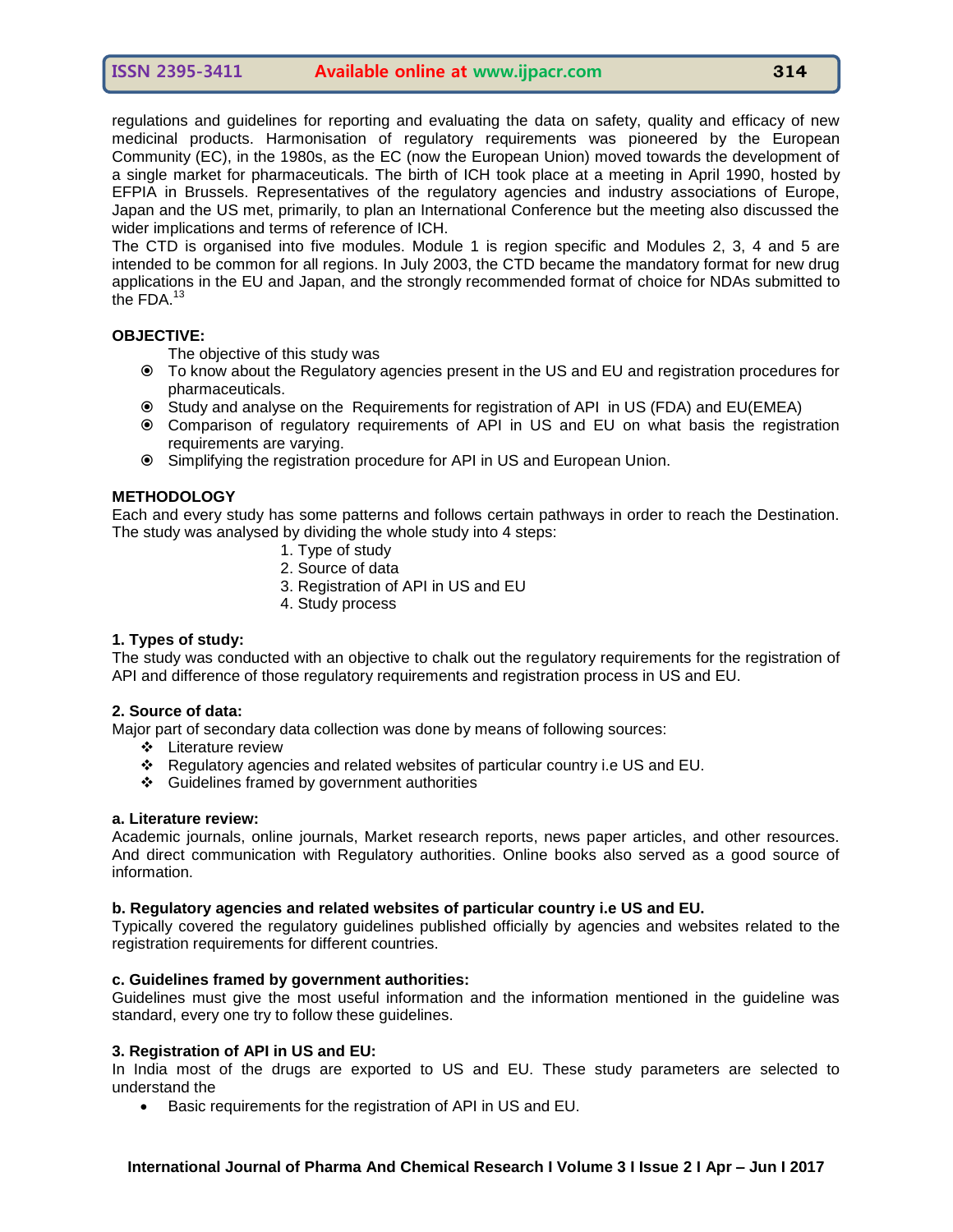- 
- Registration procedures for API in US and EU. In US registration is carried out through drug master file process (type-2), while in EU, the registration is done by filing of active substance master file (ASMF).
- By knowing the requirements it may allow us to make easy for registration of single API in both US and EU countries.

#### **4. Study process:**



#### **DISCUSSION**

#### **REGISTRATION OF API IN US**

**Registration of pharmaceuticles:** All new drugs are subject to FDA pre-market approval; it is the responsibility of the new drug's manufacturer to demonstrate the safety and effectiveness of its particular product to FDA. The regulations relating to the approval of new drugs require that the application (*e.g.,*  the New Drug Application (NDA)) include a description of the manufacturing procedures and in-process controls for the new drug product including all its components, as well as complete details about the drug's composition. In preparing an NDA, the drug manufacturer must include adequate data to demonstrate that the drug substance used for the particular drug of interest will not in any way affect the safety or efficacy of the drug.

While filing ANDA we need to mention matter related to drug substance. All the information was registered as DMF.<sup>23</sup>

**USDMF:** Drug Master File (DMF) is a document containing complete information on an Active Pharmaceutical Ingredient (API) or finished drug dosage form. It is known as Active Substance Master File (ASMF) in EU and US-Drug Master File (US-DMF) in United States. The DMF contains factual and complete information on a drug product's chemistry, manufacture, stability, purity, impurity profile, packaging, and the cGMP status of any human drug product.<sup>17</sup>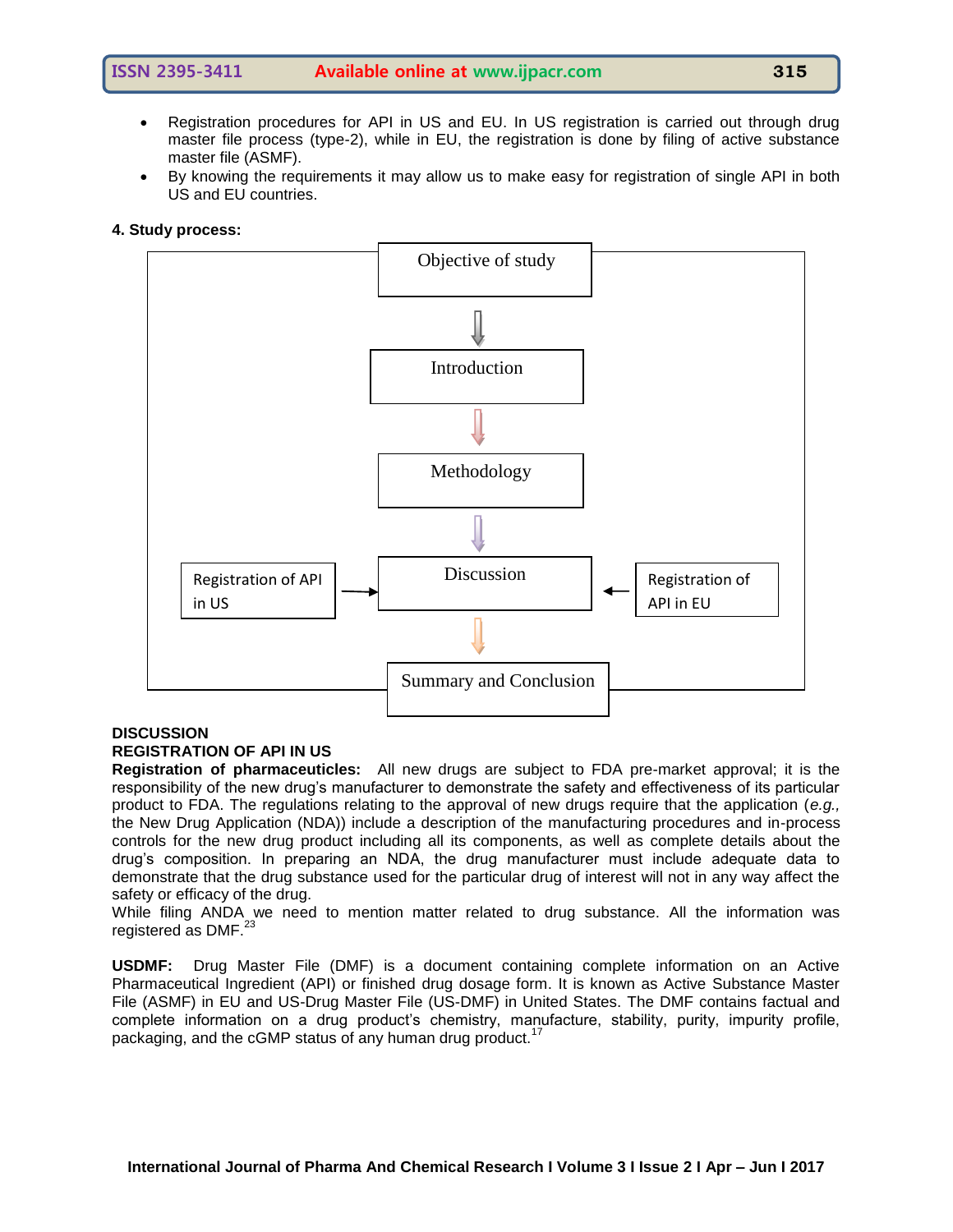# **Role of Drug Master Files**

The Drug Master File (DMF) system was developed to permit suppliers to make this information on their products directly available to FDA for its review of drug company applications that involve the use of the supplier's material.

# **DMF can be submitted in support of:**

 $\Box$  Investigational New Drug Application (IND)

- $\Box$  New Drug Application (NDA)
- □ Abbreviated New Drug Application (ANDA)
- □ Another DMF
- □ Export Application
- $\Box$  Supplements or Amendments to any of these

A DMF is NOT a substitute for an IND, NDA, ANDA, or Export Application. It is not approved or disapproved. Technical contents of a DMF are reviewed only when referenced in other regulatory filings, such as an IND, NDA or ANDA or Export Application. If requested by FDA headquarters, an FDA inspection may take place at an API manufacturing site after a review of the DMF.

# **Types Of DMF's**

**Table 1:** Types of Drug Master Files Type I Manufacturing Site, Facilities, Operating Procedures, and Personnel (no longer applicable)

**Type II:** Drug Substance, Drug Substance Intermediate, and Material Used in Their Preparation, or Drug Product

**Type III:** Packaging Material

**Type IV:** Excipient, Colorant, Flavor, Essence, or Material Used in Their Preparation

**Type V:** FDA Accepted Reference Information

# **Requirements for Registration of API**

In US active pharmaceutical ingredient is referred as drug substance. Registration of active substance takes palace along with pre marketing approvals like NDA & ANDA. That means there is no separate registration process for API .The manufacturer of API need to submit the information in the form of DMF. The FDA reviews the information and gives the DMF number. When the drug product manufacturer wants to get approval for the product, they mention the DMF of drug substance as supporting document for the applications like NDA & ANDA.

# **Submissions Requirements**:

As mentioned above the requirements include

- Module 1 includes administrative information
- Module 3 include quality information

# **Module 1: Administrative Information**

# Forms are not required for all types of DMF.

Section 1.2

- Cover Letter
- $\checkmark$  Statement of Commitment
- Generic Drug User Fee (GDUF) Cover Sheet (3794), where applicable

Section 1.3: Administrative Information

- $\checkmark$  Contact/sponsor/Applicant information
- $\checkmark$  Change of address or corporate name: Can be used to supply addresses of DMF holder and manufacturing and testing facilities
- $\checkmark$  Change in contact/agent: Can be used to supply the name and address of contact persons and/or agents, including Agent Appointment Letter.

Section:1.4 Reference Section

 $\checkmark$  Letter of Authorization: Submission by the owner of information, giving authorization for the information to be used by another.

Statement of Right of Reference: Submission by recipient of a Letter of Authorization with a copy of the LOA and statement of right of reference.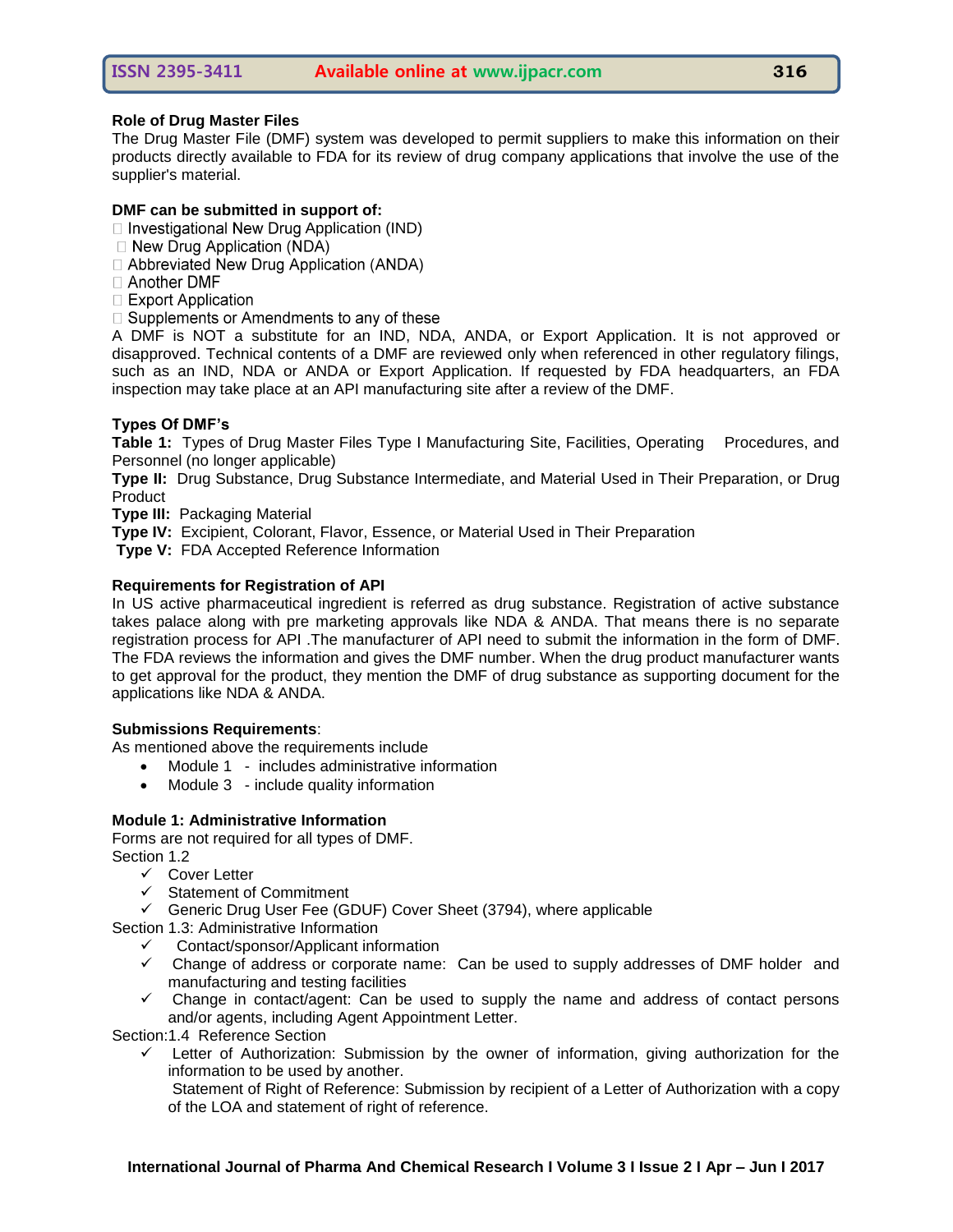(submitted in DMF that REFERENCES a DMF)

- $\checkmark$  List of persons authorized to incorporate by reference: Submitted in DMF annual reports.
- $\checkmark$  Environmental Analysis<sup>2</sup>

Section 1.2:

#### **i) Cover letter(transmittal letter)**

The following should be included

# **• Identification of Submission:**

**Original:** which means that the DMF submitting is original or any amendment DMF for previously submitted drug substance.

Type of DMF and its subject: in present we are going to know about the registration of API and it is **type II** DMF. The subject mainly relates to the quality part of drug substance.

**Identification of the applications:** if known that the DMF is intended to support which application i.e NDA or ANDA including the name and address of each sponsor, applicant or the holder and all relevant document holders.

• Signature of the holder or authorized representative.

• Type written name and title of the signer.

#### **ii) Statement of commitment**

―A signed statement by the holder certifying that the DMF is current and that the DMF holder will comply with the statements made in it."

#### **iii) Generic drug user fee cover sheet**:

The Generics Drug User Fee Act (GDUFA) section of the [Food and Drug Administration Safety and](http://www.gpo.gov/fdsys/pkg/BILLS-112s3187enr/pdf/BILLS-112s3187enr.pdf)  Innovation Act" (S.3187)includes provisions for fees for DMFs, an initial completeness assessment, and communications with DMF holders. GDUFA applies only to Type II DMFs for drug substances (Active Pharmaceutical Ingredients (APIs)) used to support Abbreviated New Drug Applications (ANDAs).

#### **Section 1.3: Administrative Information**

Should include the following;

# **Original Submission**

- The name and address of the holder
- The name and address of manufacturing facility
- For the contact person:
	- o Name
	- o Mailing Address
	- o Telephone number
	- o Fax number
	- o E-mail address
- Statement of Commitment
- The name and address of the agent (if applicable)
- For the contact person at the agent (if applicable):
	- o Name
	- o Mailing Address
	- o Telephone number
	- o Fax number
	- o E-mail address
- [Statement of Commitment](http://www.fda.gov/Drugs/DevelopmentApprovalProcess/FormsSubmissionRequirements/DrugMasterFilesDMFs/default.htm#soc)

# **Section: 1.4 - Reference Section**:

**Letter of Authorization:** All Letters of Authorization (LOAs) should be submitted in two copies to the DMF, if the DMF is in paper format. . A copy of the LOA must then be sent by the DMF holder to the Authorized Party (company or individual authorized to incorporate the DMF by reference). Failure to submit the LOA to the DMF may result in a delay in review of the DMF. LOAs should specify the name of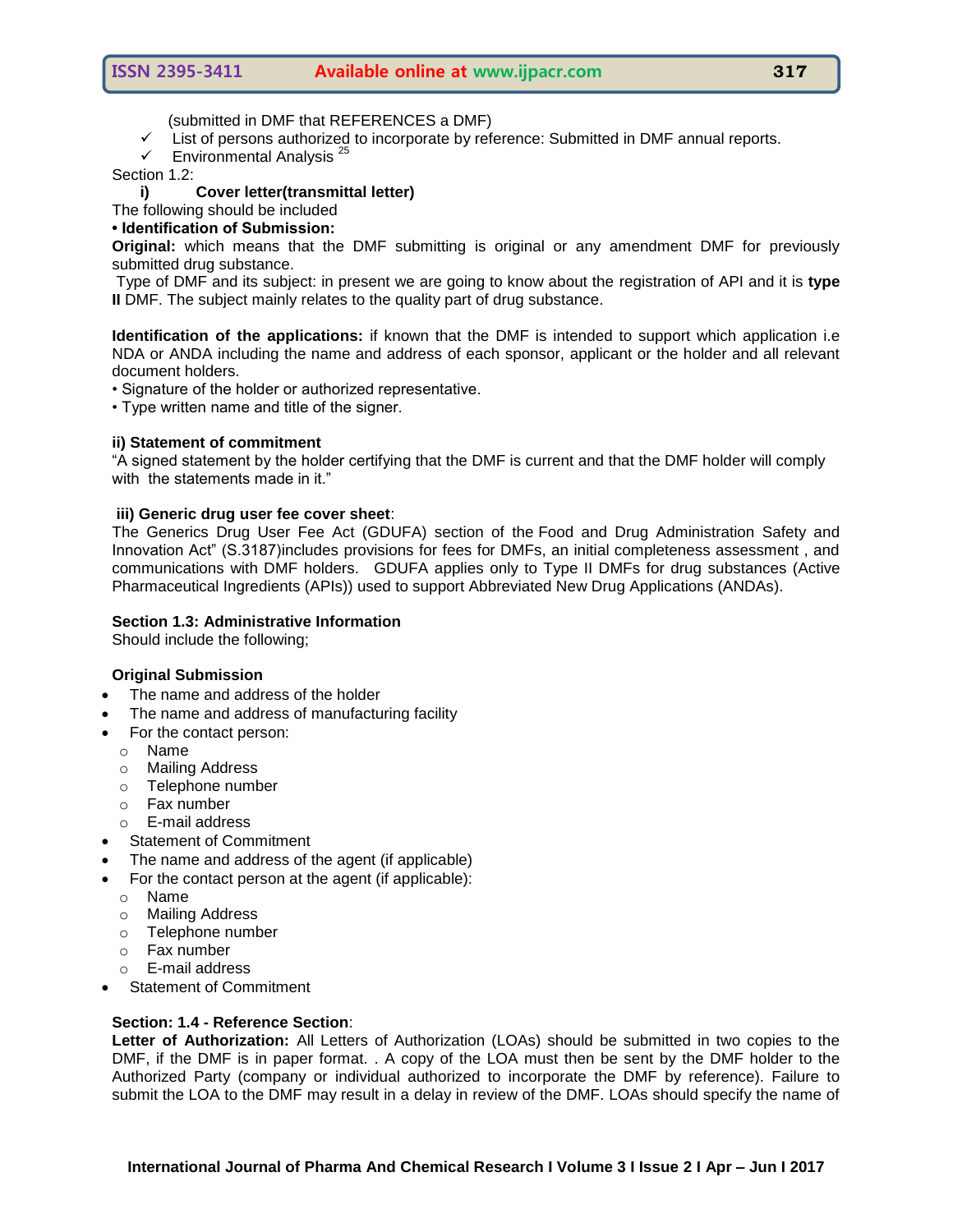the specific item being referenced and the date of the submission of information about that item. The LOA should not be called a "Letter of Access."

An LOA is required even if the DMF holder is the same company as the authorized party. LOAs should NOT be submitted with original paper DMFs (unless the DMF has received a pre-assigned number) because the LOA should contain the DMF number. Therefore DMF holders should wait before submitting an LOA until they have received an acknowledgment letter containing the DMF number.

It is not necessary to reissue LOAs if there have been no changes in the holder, authorized party, subject of the DMF or item referenced.

#### **Statement of Right of Reference**

Submission by recipient of a Letter of Authorization with a copy of the LOA and statement of right of reference. Submitted in a DMF only when another DMF is referenced. If a DMF holder references other DMFs a list of those DMFs can be provided in this section. And those DMF's are mentioned as right of reference.<sup>25</sup>

#### **List of persons authorized to incorporate by reference**

This is required when the authorized person was going to update the DMF annually. In this they need to mention all the persons who are authorized by FDA and those persons are mentioned as reference member. "A DMF is required to contain a complete list of persons authorized to incorporate information in the DMF by reference  $[21$  CFR 314.420(d)]."

The language in the CFR is more explicit:

―The drug master file is required to contain a complete list of each person currently authorized to incorporate by reference any information in the file, identifying by name, reference number, volume, and page number the information that each person is authorized to incorporate".  $26$ 

**Environmental analysis:** Since DMFs are neither approved nor disapproved, there is no need to file an Environmental Assessment. For this we need to mention statement of commitment on environmental system around the manufacturing area.

- The National Environmental Policy Act (NEPA) requires that all government agencies prepare an Environmental Impact Statement (EIS) or a Finding of no Significant Impact (FONSI) when they take an action e.g., approving a drug application.
- $\overrightarrow{P}$  DMF should include a statement that holder will comply with all local environmental regulations
- $\triangleright$  DMF holder's responsibility is to provide sufficient information to customer to permit customer to file an EA.<sup>25</sup>

**MODULE 3: QUALITY INFORMATION OF API:** According to ICH CTD format module 3 is related to quality of drug substance and drug product. In present review I am going give quality information drug substance.

- 1. General Information :
	- a. Nomenclature
	- b. Structure
	- c. General Properties
- 2. Manufacturer :
	- a. Manufacturer
	- b. Description Of Manufacturing Process and Process Controls
	- c. Control of Materials
	- d. Controls Of Critical Steps and Intermediates
	- e. Process Validation and/or Evaluation
	- f. Manufacturing Process Development
- 3. Characterization
	- a. Elucidation Of Structure and other Characteristic
	- b. Impurities
- 4. Control Of Drug Substances:
	- a. Specification
	- b. Analytical Procedure
	- c. Validation of Analytical Procedures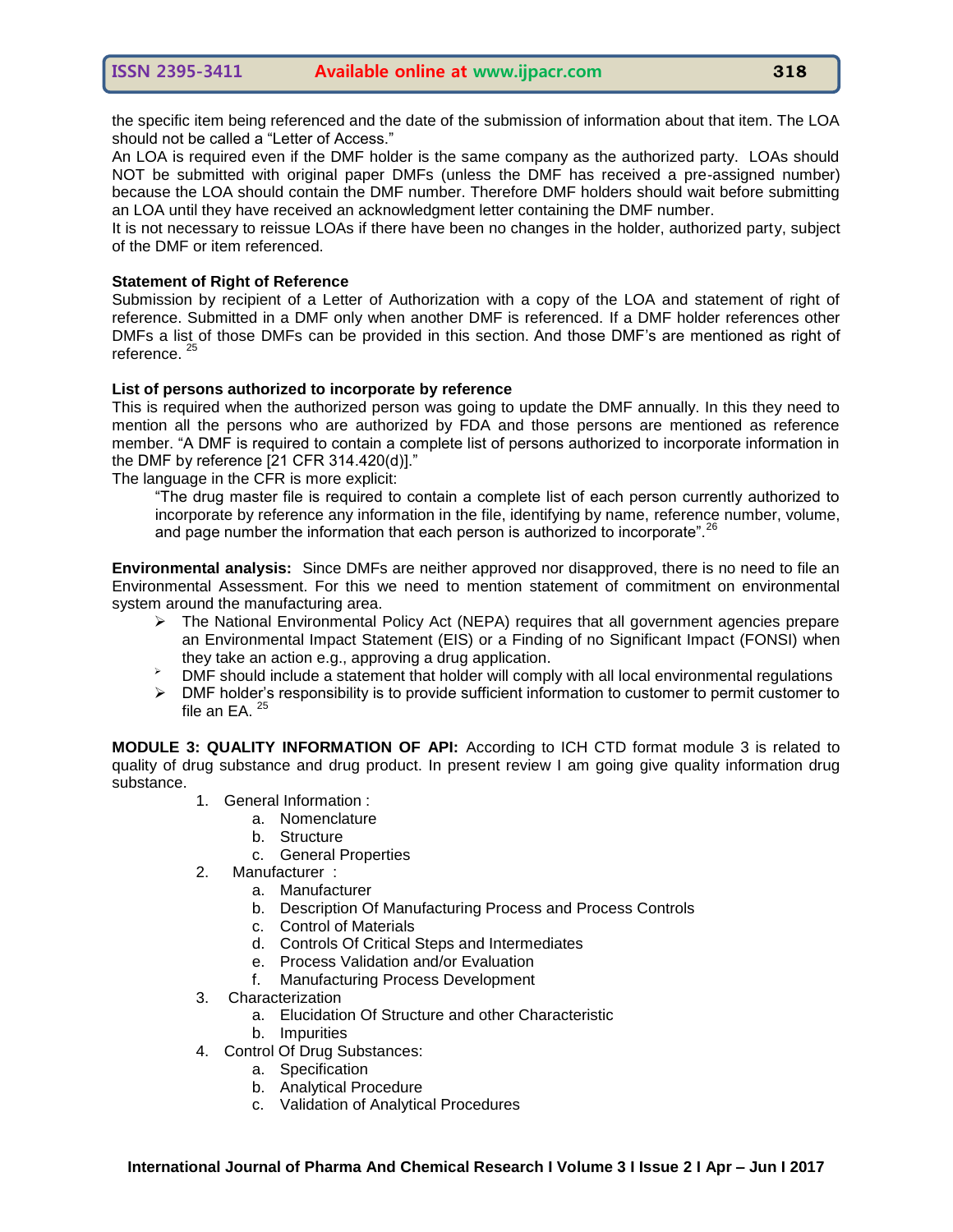- d. Batch Analysis
- e. Justification of Specification
- 5. Reference Standards or Materials
- 6. Container Closure System
- 7. Stability
	- a. Stability Summary and Conclusions
	- b. Post- approval Stability Protocal and Stability Commitment
	- c. Stability Data

# **DMF FILING PROOCESS**

# **Paper submission**

- $\triangleright$  An original and duplicate copy is to be submitted for all DMF submissions. The original and duplicate copy must be collated, fully assembled and individually jacketed.
- $\triangleright$  Standard paper size is preferred (e.g., 8-1/2 by 11 inches for US DMF). Paper length should not be less than 10 inches nor more than 12 inches. However, it may occasionally be necessary to use individual pages larger than standard paper size to present a floor plan, synthesis diagram, batch formula, or manufacturing instructions.
- $\triangleright$  Those pages should be folded and mounted to allow the pages to be opened for review without disassembling the jacket and refolded without damage when the volume is shelved.
- $\triangleright$  The Agency's system for filing DMFs provided for assembly on the left side of the page. The left margin should be at least three fourths of an inch to assure that text is not obscured in the fastened area.

Drug Master File with one signed original of the covering letter and other necessary documents are send to the FDA's Central Drug Evaluation and Research (CDER).

• The Drug Master File staff will audit the nontechnical information for completeness and adequacy for submission. If the key elements are missing, the staff will contact the proposed holder to try to obtain the necessary documents in order to file the DMF.

• Once the DMFs are determined to be acceptable for filing, the document room staffs assigns a DMF number and a letter is sent to the contact person listed in the DMF.

DMF submissions and Correspondence should be addressed as follows:

Drug Master File Staff

Center for Drug Evaluation and Research

Central Document Room

Food and Drug Administration

5901-B Ammendale Rd. Beltsville,

MD 20705-1266

Delivery charges for the above address must be prepaid.  $24$ 

# **ELECTRONIC DRUG MASTER FILE (EDMF)**

- $\triangleright$  Most of the health authorities require paper copies of the documents. The size of DMFs easily approaches or exceeds 1000 pages. Each master file is made up of several volumes as well as duplicate copies.
- $\triangleright$  ALL electronic applications must follow the Electronic Common Technical Document. eCTD is a structured format that permits life cycle management, which is important for DMFs.
- $\triangleright$  US marketing applications are submitted in electronic CTD format.
- $\triangleright$  There is no requirement to submit any type of application in electronic format but encouraged to submit in electronic format. Submitting the information in the eCTD backbone files will result in greater efficiency.
- $\triangleright$  The absence of electronic datasets in an acceptable format to permit review and analysis may be considered as inadequate and resulting in refuse-to-file an application.

The following file formats should be used

- $\triangleright$  PDF for reports and forms.
- $\triangleright$  SAS XPORT (version 5) transport files (XPT) for datasets.
- $\triangleright$  ASCII text files (e.g., SAS program files, NONMEM control files) using txt for the file extension.
- $\triangleright$  XML for documents, data, and document information files.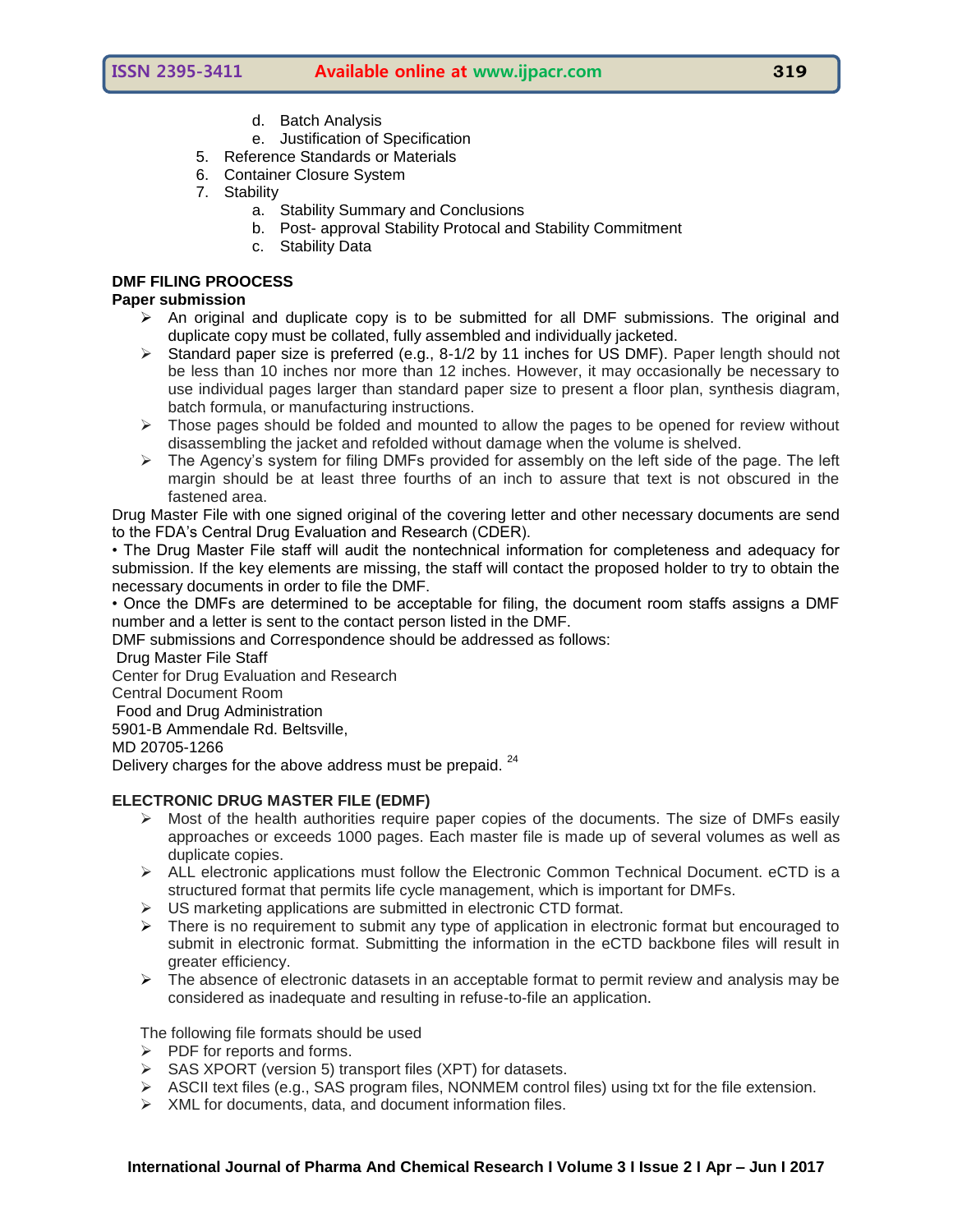- $\triangleright$  Style sheets (XSL) and document type definition (DTD) for the XML document information files.
- $\triangleright$  Microsoft Word for draft labeling.

DMF currently in paper format is being converted to electronic format, it is not necessary to request a preassigned number. Once the DMF holder has made an electronic submission every subsequent submission should be in electronic format. Electronic DMFs may be submitted either:

- $\triangleright$  Through the Electronic Submission Gateway (ESG) or
- Via Physical Media (CD-ROM, DVD, Digital linear tape, linear tape open or USB drive) to the same [address](http://www.fda.gov/Drugs/DevelopmentApprovalProcess/FormsSubmissionRequirements/DrugMasterFilesDMFs/default.htm#address) as paper DMFs.

#### **Steps for Filing A DMF**

1. Set the document margins at 3/4 inch for the left (at least) and 1/2 inch for the right.

2. Print the transmittal page, administrative information and DMF information on standard letter-size paper. If a larger sheet of paper is required for a diagram or schematic, fold the sheet and attach it to a letter-sized page in a manner that will allow for the page to be opened and refolded. At a maximum, each volume of a DMF should be no more than 2 inches thick.

3. Number multiple volumes for one submission according to the total number of volumes (if more than one). (For example, 1 of 3, 2 of 3, etc.)

4. Sign all documents requiring signature (only if you are the DMF holder or authorized representative).

5. Copy and collate the document; FDA requires you submit both.

6. Punch documents with a standard hole-punch.

7. Cover each original and copy of each volume with a document jacket. Prepare the submission for shipping and mail to:

Drug Master File Staff Food and Drug Administration 5901-B Ammendable Rd. Beltsville, MD 20705-1266 27<sup>1</sup>

**Annual Update:** The holder should provide an annual report on the anniversary date of the original submission. All changes and additional information incorporated into the DMF since the previous annual report on the subject matter of the DMF should be provided. If the subject matter of the DMF is unchanged, the DMF holder should provide a statement that the subject matter of the DMF is current. Type II active pharmaceutical ingredient (API) 20 drug master files (DMFs) that are or will be referenced in an abbreviated new drug application 21 (ANDA) or an amendment or prior approval supplement (PAS) to an ANDA (generic drug 22 submissions).

**Registration of API in EU :** The European Medicines Agency's (EMA) main responsibility is the protection and promotion of public and animal health, through the evaluation and supervision of medicines for human and veterinary use. The registration of pharmaceuticals in EU is referred as marketing authorization **(MA).**

**Marketing authorizations :** The Agency is responsible for the scientific evaluation of applications for European Union (EU) marketing authorizations for human and veterinary medicines in centralized procedure. Under the centralized procedure, pharmaceutical companies submit a single marketingauthorization application to the EMA. Most of the EMA's scientific evaluation work is carried out by its [scientific committees,](http://www.ema.europa.eu/ema/index.jsp?curl=pages/about_us/general/general_content_000217.jsp&mid=WC0b01ac0580028c77) which are made up of members from EEA countries, as well as representatives of patient, consumer and healthcare-professional organizations.<sup>31</sup>

**Marketing Authorization Procedure:** In the European Union (EU), medicines can be authorized by the centralized authorization procedure or national authorization procedures**.** The European system for the authorization of medicinal products for human and animal use was introduced in January 1995 with the objective of ensuring that safe, effective and high quality medicines could quickly be made available to citizens across the European Union.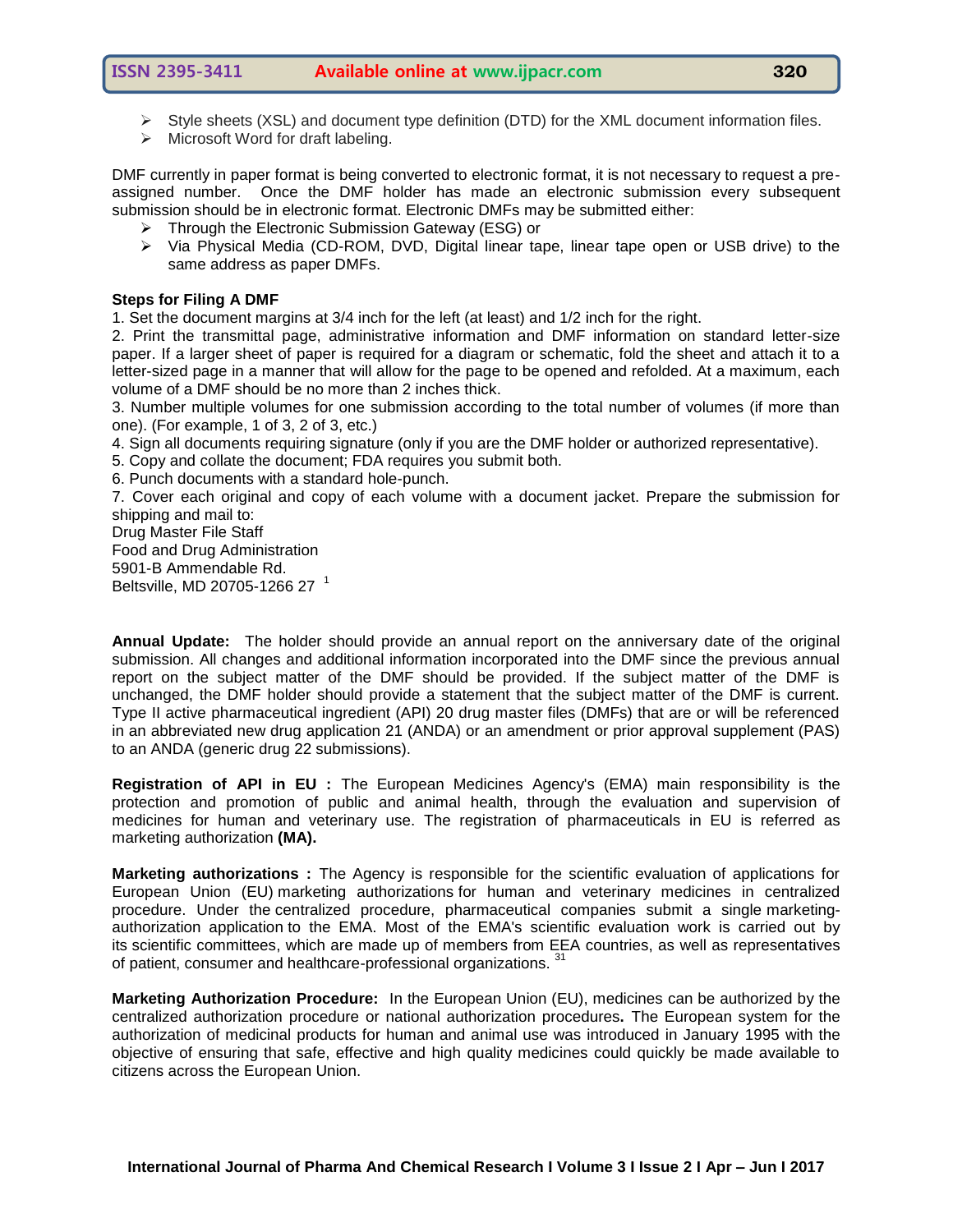According to European Generic Medicines Association (EGA), the marketing authorization for a pharmaceutical product in more than one country in the European Union must currently be applied for through one of two procedures:

- ▶ Centralized Procedure"
- **"Mutual Recognition Procedure" (MRP).**
- $\triangleright$  "Decentralized Procedure," came into force with the newly revised EU pharmaceutical Directive in November 2005<sup>33</sup>

#### **Centralized Procedure**

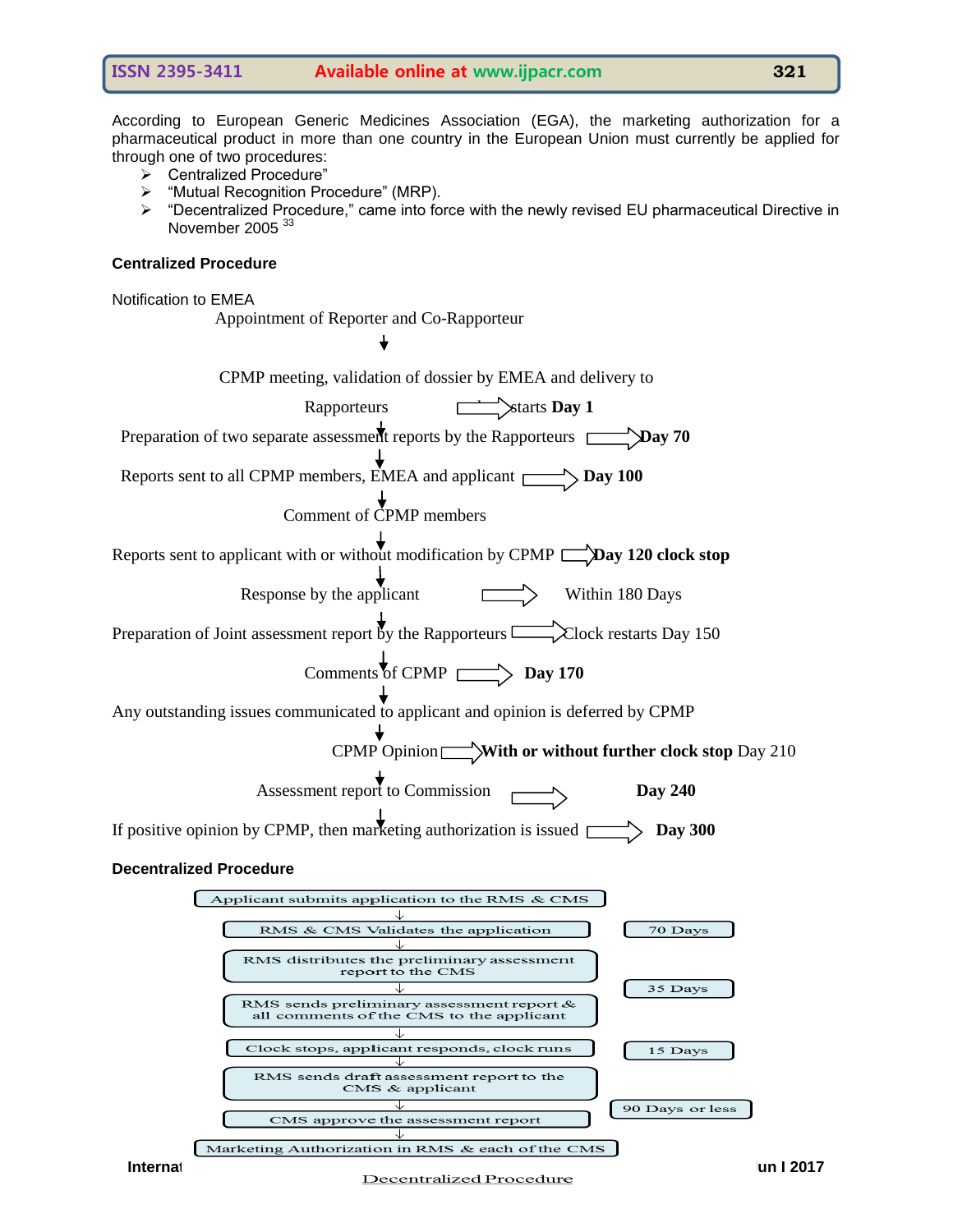# **Mutual-recognition procedure**



**Mutual Recognition Procedure** 

# **Registration of API in EU**

# **Active Pharmaceutical Ingredient**

# **Definition**

Any component that is intended to furnish pharmacological activity or other direct effect in the diagnosis, cure, mitigation, treatment, or prevention of disease, or to effect the structure or any function of the body of man or other animals.

- **Classification of active substances**
	- New active substance used for the first time  $\geq$  Existing active substances not included in the
	- Existing active substances not included in the European Pharmacopoeia (Ph.Eur.) or the pharmacopoeia of an EU Member State
	- Active substances included in the Ph.Eur. or in the pharmacopoeia of an EU Member State<sup>.4</sup>

# **Active substance master file**

It should be emphasized that the concept of the ASMF shall only apply to a well-defined active substance and cannot be used for excipients, finished products and biological active substances.

The scientific information in the ASMF should be physically divided into two separate parts, namely

- $\triangleright$  The Applicant's Part (AP) and
- $\triangleright$  The Restricted Part (RP).

The AP contains the information that the ASMF holder regards as non-confidential to the Applicant/MA holder, whereas the RP contains the information that the ASMF holder regards as confidential. It is emphasized that the AP is still a confidential document that cannot be submitted by anyone to third parties without the written consent of the ASMF holder. The RP may contain the remaining information, such as detailed information on the individual steps of the manufacturing method (reaction conditions, temperature, validation and evaluation data of critical steps) and the quality control during the manufacture of the active substance.

The registration of ASMF requires the quality data of active substance. Nowadays EU also follows CTD format which is referred as EU-CTD. CTD contains five modules. The present work aims to discuss about registration of active substance and it includes Module 1

# **Administrative, regional or national information**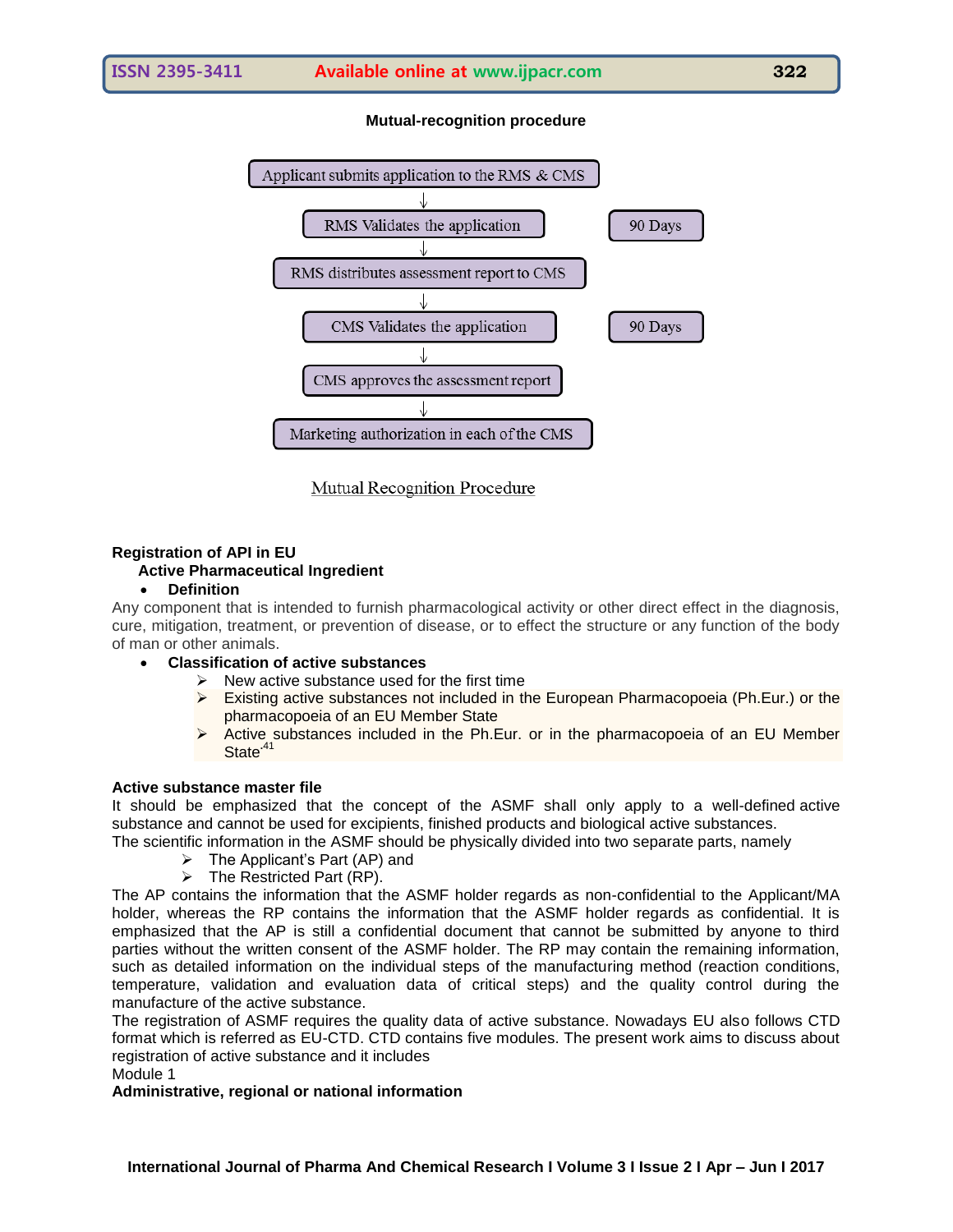#### Module 2

#### **Quality information of drug substance**

The overall content of the ASMF should contain detailed scientific information as indicated under the various headings of the relevant Notice to Applicants for Marketing Authorizations for Medicinal Products in the Member States of the European Union (NtA).<sup>45</sup>

# **Submission requirements of ASMF**

In the first submission of an ASMF with an allocated EMEA ASMF reference number, the ASMF holder is required to submit:

- i). MAA application form stating the correct EMEA ASMF reference number
- ii). Letter of Access

iii). Submission Letter and Administrative Details

iv). ASMF dossier (Applicant's part, Restricted part, Quality Overall Summary and Expert's *curriculum* vitae).<sup>46</sup>

#### i). **EMEA/ASMF reference number**

- From 1 September 2013, ASMF holders submitting their ASMF dossiers relating to a Centralized and national MAA are asked to send it to the Agency and Committee Members only once.
- According to the new ASMF submission rules the Agency will assign a reference number on request prior to submission of the ASMF that can cover multiple CAPs.
- The EMEA/ASMF/XXXXX number is an internal reference number sequentially assigned by the EMA to enable an appropriate data lifecycle management of ASMFs used in one or more centralized Marketing Authorization.
- The EMEA ASMF reference number does not replace the responsibility of the ASMF holders to version control their ASMF (in accordance with GMP) nor replaces their own ASMF numbering system.
- Up to two weeks before submitting a complete ASMF, or an update to an already submitted ASMF, the ASMF holder should request the EMEA ASMF reference number.
- It is the responsibility of the ASMF holder to inform the applicant of a MAA or MAV of the allocated EMEA ASMF reference number. Failure to state a valid EMEA ASMF reference number on the MAA or MAV form will trigger validation questions and may delay the start of procedure.
- For previously submitted ASMFs, in cases where the ASMF is used in more than one MA the ASMF Holder should only request one EMEA ASMF reference number, when applicable.

# **ii).Letter Of Access :( Annexure-6)**

The Letter of Access is an important document in that it authorizes the NCA/EMA to refer to and review the ASMF in support of a MA application. The letter also notifies the NCA/EMA that the ASMF holder is informed and accepts that assessment reports of the ASMF may be shared amongst the NCA, EMA (including CHMP members and experts) and the Certification of Substances Division of the EDQM. The letter also confirms that the ASMF holder commits to ensure batch to batch consistency and to inform the MA holder of any changes to the ASMF.<sup>32, 50</sup>

# **iii).Submission Letter and Administrative details**

**Submission Letter:**

The name of the active substance and the EU/ASMF reference number (when available) or national ASMF reference number, as appropriate, should be clearly stated in the subject heading. The Submission Letter should be signed by the authorized contact person for the ASMF holder. Their name, address (if different to the ASMF holder's address stated at the top of the letter) and position should be clearly stated. The EU/ASMF reference number will help identify and track where the same ASMF is submitted in multiple European procedures and/or Member States. Where the EU/ASMF reference number has not been allocated or if an ASMF is used in national applications only, a national ASMF reference number should be provided. **Administration Details:**

 recipients of the ASMF submission, the EU/ASMF or national reference number, ASMF version number, active substance name and internal (active pharmaceutical ingredient (API)) code.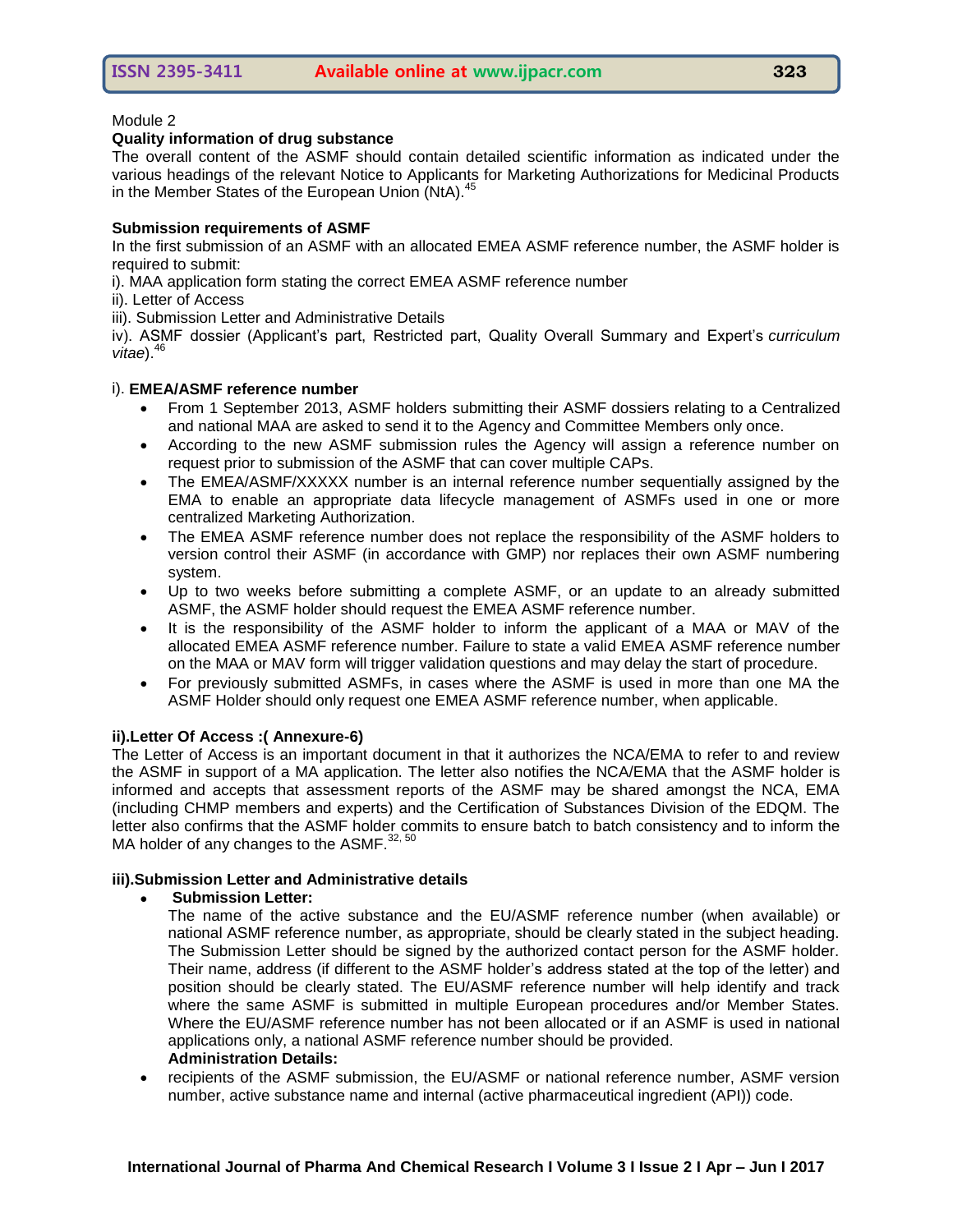- contact details of ASMF holder and companies responsible for manufacturing and quality control
- The ASMF holder should confirm, by ticking the appropriate box, whether the submission is a new ASMF in the NCA/EMA, an update to a previously evaluated ASMF or a response to a deficiency letter.
- format of the ASMF Submission
- list of submitted documents The ASMF holder should confirm they have provided the required documents by ticking the appropriate boxes. A copy of the NCA/EMA deficiency letter(s) should only be provided with any submitted response.<sup>47</sup>

#### **ASMF dossier:**

#### **Quality Requirements for registration of API:**

- **1.** General Information:
	- a. Nomenclature
	- b. Structure
		- c. General Properties
- 2. Manufacture:
	- a. Manufacturer
	- b. Description of Manufacturing Process and Process Controls
	- c. Control of Materials
	- d. Control of Critical Steps and Intermediates
	- e. Process Validation and/or Evaluation
	- f. Manufacturing Process Development
- 3. Characterization:
	- a. Elucidation of Structure and other Characteristics
	- b. Impuurities
- 4. Control of Drug Substances
	- a. Specification
	- b. Analytical Procedures
	- c. Validation of Analytical Procedures
- 5. Reference standards or Materials
- 6. Container closure System
- 7. Stability
	- a. Stability Summary and Conclusions
	- b. Post-approval Stability Protocol and Stability Commitment
	- c. Stability Data.

**Certification of suitability:** The procedure for ‗Certification of Suitability to the monographs of the European Pharmacopoeia' was established in 1994 and was in the beginning restricted to controlling the chemical purity of pharmaceutical substances. In 1999, the procedure was extended to include products with a risk of transmissible spongiform encephalopathy (TSE), thus enabling their certification on the basis of the European Pharmacopoeia general chapter 5.2.8 ‗Minimising the risk of transmitting animal spongiform encephalopathy agents via medicinal products' and of the new monograph on 'Products with risk of transmitting agents of animal spongiform encephalopathy's (1483)'.

#### **Submission Format:** Paper or Electronic

Applicants are encouraged to submit electronic versions of their applications. Additionally, there are new requirements for paper submissions. This allows us to manage the applications more efficiently.<sup>50</sup> **Requirements for the registration of API in US and EU:**

# **Basic differences between US AND EU**:

| <b>REQUIREMENTS</b>         | US                                 | ΕU                              |
|-----------------------------|------------------------------------|---------------------------------|
| Agency                      | Food And Drug Administration (FDA) | European medical agency (EMEA)  |
| <b>Registration process</b> | Single                             | Multiple                        |
|                             |                                    | 1)Cenralized                    |
|                             |                                    | 2) Decentralized                |
| <b>Braille Code</b>         | Not required                       | Required                        |
| Site registration           | Required                           | <b>Not Required</b>             |
| Plant GMP approval          | US FDA audits of API manufacturer  | Audit by any member state of EU |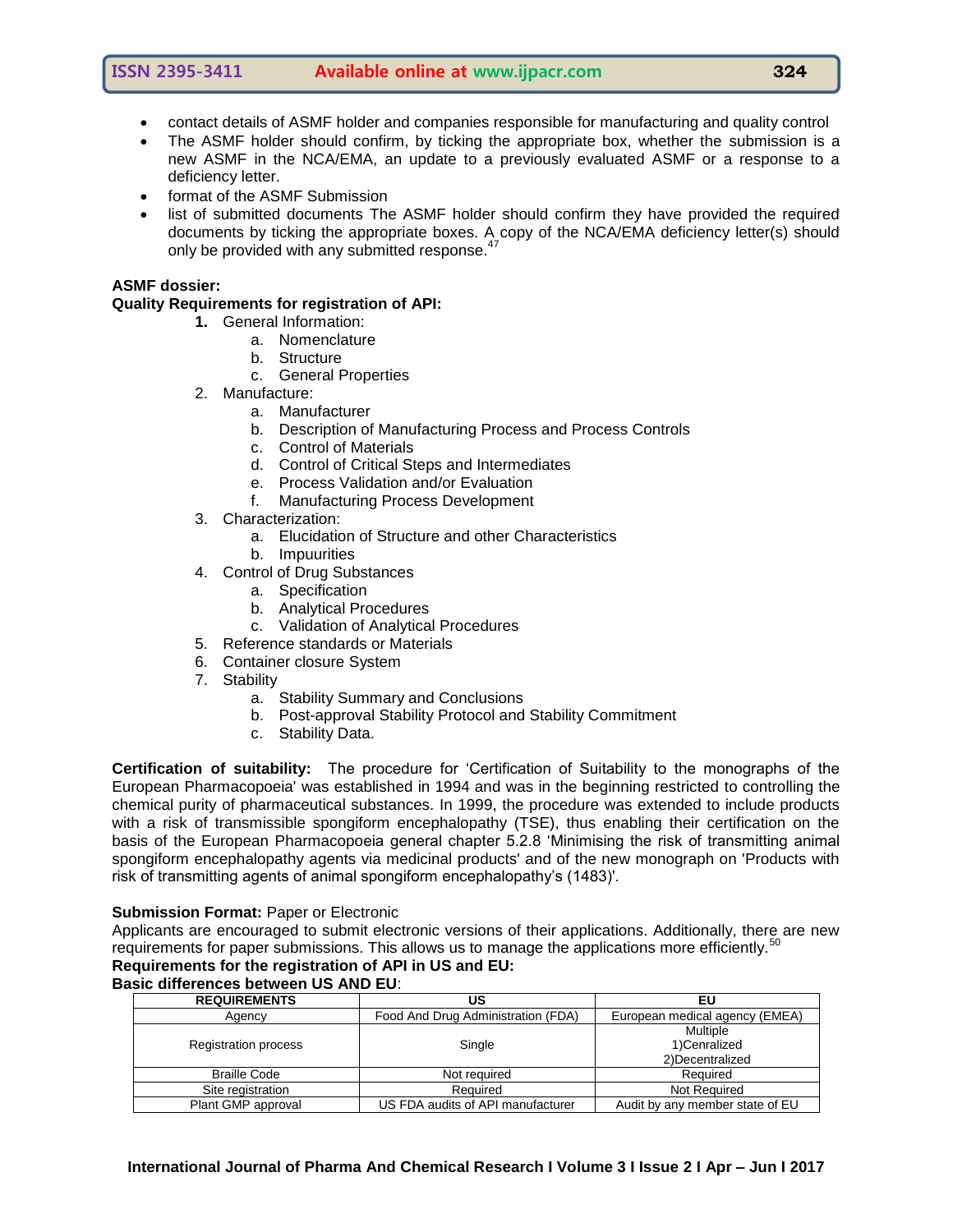#### **Administrative Requirements**

| <b>Requirements</b> | US                                                                                                                                             | EU                                                                            |
|---------------------|------------------------------------------------------------------------------------------------------------------------------------------------|-------------------------------------------------------------------------------|
| Submission          | Type 2 DMF for API                                                                                                                             | <b>ASMF</b>                                                                   |
| Application         | Type 2 DMF is submited as supporting<br>document for NDA and ANDA                                                                              | ASMF submission form for<br>administrative information                        |
| No. of copies       |                                                                                                                                                |                                                                               |
| Other requirements  | 1. Cover Letter<br>2. Statement of Commitment<br>3. Letter of Authorization<br>4. Statement of Right of Reference<br>5. Environmental analysis | 1. EMEA/ASMF reference number.<br>2. Letter Of Access<br>3. Submission Letter |

#### **Quality Requirements**

To market the drug substance the regulatory authorities mainly focus on the quality data of drug substance. After ICH harmonization every country follow the guideline framed by ICH member states (US, EU and Japan). For registration of API, US and EU authorities follow the quality guidelines framed by ICH. In US the quality data of drug substance was submitted as type II DMF and the quality requirements are as per ICH CTD module 3. And EU also follows the Module 3 of CTD but the quality part is divided into applicant part (AP) and restricted part (RP).

#### **CONCLUSION**

Active Pharmaceutical Ingredients are not only the heart and brain of drug products, but are also crucial to the regulatory filing success of drug applications. From the current scenario of the regulatory requirements, it is important to keep in mind that FDA is scrutinizing DMFs more closely than ever before. With the considerable increase in the number of DMF submissions and FDA's interest in keeping track of such filings electronically and FDA more stringently insists on uniformity in DMF submissions in accordance with its current administrative guidelines. Thus, more than ever before, it is important to consult FDA's current DMF guidance when preparing DMF submissions and to adhere to FDA's requirements for various types of DMF filings. Moreover, to maintain the active status of a DMF and ensure that it is not retired by FDA making it unavailable for review, it is important to regularly comply with FDA's Annual Report requirement. At the end, the Drug Master File is a critical document used to support a drug application. Deficiencies in the Drug Master File can result in the delay of approval of drug applications. It is important that the DMF be filed in a timely manner and that the standards used to compete it are of the same quality as the actual drug application.

#### **REFERENCES**

- 1. The role and responsibility of the regulatory affairs department [Internet]. [cited on 2014 March 17];Available from: [https://www.pharmatching.com/inforena/the-role-and](https://www.pharmatching.com/inforena/the-role-and-responsibility-of-the-regulatory-affairs-department)[responsibility-of-the-regulatory-affairs-department](https://www.pharmatching.com/inforena/the-role-and-responsibility-of-the-regulatory-affairs-department)
- 2. Bulk Drug Substances That May Be Used To Compound Drug Products in Accordance With Section 503A of the Federal Food, Drug and Cosmetic Act; [internet].[cited on 2014 July 24]; Available from:

[https://www.federalregister.gov/articles/2014/07/02/2014-15367/bulk-drug-substances-that-may](https://www.federalregister.gov/articles/2014/07/02/2014-15367/bulk-drug-substances-that-may-be-used-to-compound-drug-products-in-accordance-with-section-503a-of)[be-used-to-compound-drug-products-in-accordance-with-section-503a-of](https://www.federalregister.gov/articles/2014/07/02/2014-15367/bulk-drug-substances-that-may-be-used-to-compound-drug-products-in-accordance-with-section-503a-of) #h-7

- 3. pharmaceutical regulatory affairs introduction[internet].[cited on 2014 March 12]; Available from: [http://www.fermish.com/pharmaceutical\\_regulatory\\_affairs/intro.htm](http://www.fermish.com/pharmaceutical_regulatory_affairs/intro.htm)
- 4. Eedward lamb. What Are Active Pharmaceutical Ingredients, or APIs[internet].[cited on 2014 January 24];Available from: [http://pharmacy.about.com/od/Glossary/g/What-Are-Active-Pharmaceutical-Ingredients-Or-](http://pharmacy.about.com/od/Glossary/g/What-Are-Active-Pharmaceutical-Ingredients-Or-Apis.htm)[Apis.htm](http://pharmacy.about.com/od/Glossary/g/What-Are-Active-Pharmaceutical-Ingredients-Or-Apis.htm)
- 5. Active pharmaceutical ingredient-API, pharma ingredient [internet].[cited on 2014 March 5]; Available from:

[http://www.pharma-ingredients.com/active\\_pharmaceutical\\_ingredients/](http://www.pharma-ingredients.com/active_pharmaceutical_ingredients/)

- 6. Akshay bhatt. Introduction to regulatory affairs. Pharma regulatory affairs [internet]. [cited on 2014 March 7]; Available from: [http://regulatory12.blogspot.in/2014/06/introduction-to-regulatory](http://regulatory12.blogspot.in/2014/06/introduction-to-regulatory-affairs.html)[affairs.html](http://regulatory12.blogspot.in/2014/06/introduction-to-regulatory-affairs.html)
- 7. Global active pharmaceutical ingredient market forcast 2020.healthcare dive [internet]. September 2014 [cited 15 September 2014]; Available from: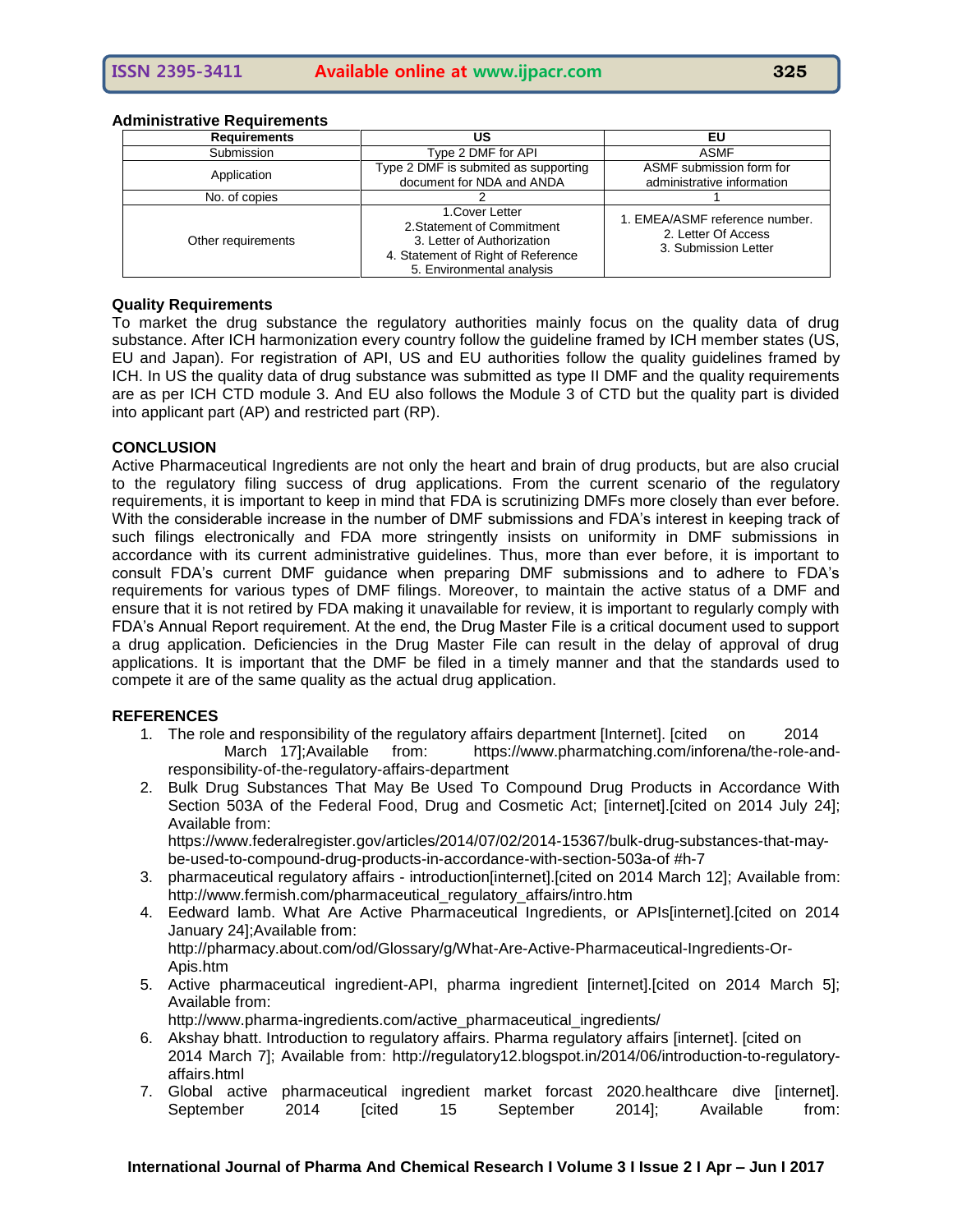http://www.healthcaredive.com/press-release/20140909-global-active-pharmaceuticalingredients-market-forecast-to-2020/

8. *Ramesh T, Saravanan D, Praveen Khullar. Regulatory Perspective for Entering Global Pharma Markets. Pharma Times [internet]. September 2011[cited on 2014 March 24]; 43(09):Available from:* 

[http://www.altusformulation.com/images/An\\_Overview\\_of\\_505\\_j\\_505\\_b\\_1\\_and\\_b\\_2\\_Patways.pdf](http://www.altusformulation.com/images/An_Overview_of_505_j_505_b_1_and_b_2_Patways.pdf) 9. Geetanjali Sengar, Pranab Tripathy. Pharmaceutical Regulatory Agencies and Organizations

- around the World: Scope and Challenges in Drug Development [internet].[cited on 2014 March 15]; . Available from: [http://www.pharmatutor.org/articles/pharmaceutical-regulatory-agencies-and-organizations](http://www.pharmatutor.org/articles/pharmaceutical-regulatory-agencies-and-organizations-around-world-scope-challenges-in-drug-development)[around-world-scope-challenges-in-drug-development](http://www.pharmatutor.org/articles/pharmaceutical-regulatory-agencies-and-organizations-around-world-scope-challenges-in-drug-development)
- 10. Andrea Hörner. Comparison of a global submission of new biological entity and a new chemical entity – strategic decisions and criteria for implementation.[internet].august 2005[cited on 2014 March 9] Available from: http://hss.ulb.uni-bonn.de/2011/2546/2546.pdf
- 11. Strategic Priorities Introduction Food and Drug Administration [internet] [cited on 2014 January 25];Available from:
	- <http://www.fda.gov/AboutFDA/ReportsManualsForms/Reports/ucm245959.htm>
- 12. European medical agency, Guiding principles, How we work [internet].[cited on 2014 January 26]; Available from:

[http://www.ema.europa.eu/ema/index.jsp?curl=pages/about\\_us/general/general\\_content\\_000125](http://www.ema.europa.eu/ema/index.jsp?curl=pages/about_us/general/general_content_000125.jsp&mid=WC0b01ac0580028a46) [.jsp&mid=WC0b01ac0580028a46](http://www.ema.europa.eu/ema/index.jsp?curl=pages/about_us/general/general_content_000125.jsp&mid=WC0b01ac0580028a46)

- 13. Introduction to ICH [internet].[cited on 2014 march 24]; Available from: [http://www.ich.org/fileadmin/Public\\_Web\\_Site/ABOUT\\_ICH/Vision/Introduction\\_to\\_ICH.pdf](http://www.ich.org/fileadmin/Public_Web_Site/ABOUT_ICH/Vision/Introduction_to_ICH.pdf)
- 14. Carlos María Correa. Protection Of Data Submitted For The Registration Of Pharmaceuticals: Implementing The Standards Of The Trips Agreement. SADAG[internet].2012:[cited on 2014 February 6]; Available.from: http://apps.who.int/medicinedocs/pdf/h3009ae/h3009ae.pdf
- 15. Jitendra Kumar Badjatya. Overview Of Drug Registration Requirements For Pharmaceuticals In Emerging Market. Journal of Drug Delivery & Therapeutics [internet]. 2013;[cited on 2014 February 8]; 3(2): 227-232. Available from: jddtonline.info/index.php/jddt/article
- 16. Yasuo Ohno.ICH Guidelines—Implementation of the 3Rs (Refinement, Reduction, and Replacement): Incorporating Best Scientific Practices into the Regulatory Process. ILAR Journal [internet].2002;[cited on 2014 february 12][;43\(1\)](file:///C:/Users/Administrator/Desktop/Printout/43(1): 95-98. Available from: http://ilarjournal.oxfordjournals.org/content/43/Suppl\_1/S95.abstract
- 17. Pharm Nwoko Valentine Eziokwu. Processing and Submission of Drug Master File, A Review article International Journal of Pharmaceutical Quality Assurance [internet]. July-September 2013; [cited on 2014 February 12]; 4(3): 52-56. Available from: <http://ijpqa.com/PDF%20all%20edtions%20IJPQA/Vol4/Issue3/IJPQA,Vol4,Issue3,Article4.pdf>
- 18. Vishal Gupta, Nitin Kashyap U, Raghunandan H V. Comparison of Drug Approval Process in United States & Europe.Journal of pharmaceutical science and research[internet]. 2013; [cited on 2014 February 20];5(6): 131 – 136. Available from: http://jpsr.pharmainfo.in/Documents/Volumes/vol5issue06/jpsr05061302.pdf
- 19. Sukesh Bhardwaj, Vikaas Budhwar, Vipul K. Gupta. Requirements For The Submission Of Generic Drug Application Across US And EU In CTD/eCTD Format. AJPSR [internet]. October 2011 [cited on 2014 March 3]; 1(5): Available from: <http://www.ordonearresearchlibrary.com/Data/pdfs/AJPSR22.pdf>
- 20. Rau B S, Appaji P V. Dynamics of Drug Master Filings at United States Food and Drug Administration [internet]. May-June 2012;[cited on 2014 March 6];65-71.Available from: http://pharmexcil.org/uploadfile/ufiles/4DynamicsDrugMasterFilingsUSFDA01may2012.pdf
- 21. Prajapat Vishal, Goswami Rahulgiri, Makvana Pratik, Badjatya Jitendra Kumar. A review on drug approval process for US, Europe and India. International Journal of Drug Regulatory Affairs [internet].2014;[cited on 2014 May 30]; 2(1): 1-11.Available from: http://oaji.net/articles/756-1397501525.pdf
- 22. E Gopinath, R S Bhadauria, Jodan Gunjan, zaidi Insha. Pharmaceutical regulatory affairs Review. IJARPB.[internet]. 2012;[cited on 2014 March 10]; 2 (2): 292-301. Available from: [http://www.ijarpb.com/pdf/vol\\_02/24.pdf](http://www.ijarpb.com/pdf/vol_02/24.pdf)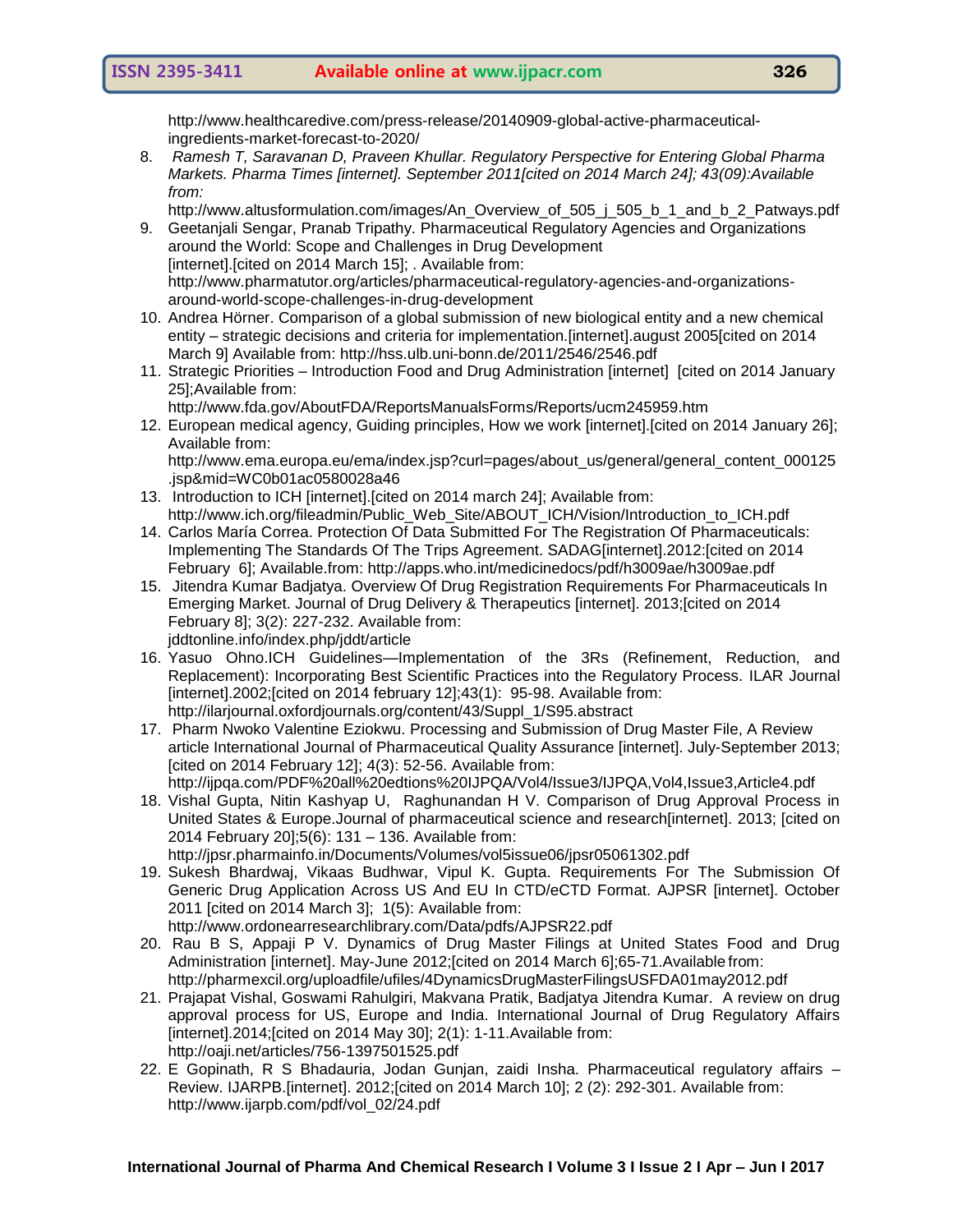- 23. Guideline For The Development Of Type III Drug Master Files (DMFs) [internet]. The Society of the Plastics Industry, Inc. August 2012,[cited on 2014 April 7]; Available from: http://www.plasticsindustry.org/files/FDCPMC/DMF%20Guidance%20Document%20- %20Final.pdf
- 24. Guideline for Drug Master Files (DMF), Food and Drug Administration [internet]. [cited on 2014 March20]; Available from: [http://www.fda.gov/drugs/developmentapprovalprocess/formssubmissionrequirements/drugmaste](http://www.fda.gov/drugs/developmentapprovalprocess/formssubmissionrequirements/drugmasterfilesdmfs/ucm073164.htm)
- [rfilesdmfs/ucm073164.htm](http://www.fda.gov/drugs/developmentapprovalprocess/formssubmissionrequirements/drugmasterfilesdmfs/ucm073164.htm) 25. Drug master file, Food and drug administration [internet].2013;[Cited on 2014 march 26]; Available from:

[http://www.fda.gov/Drugs/DevelopmentApprovalProcess/FormsSubmissionRequirements/DrugM](http://www.fda.gov/Drugs/DevelopmentApprovalProcess/FormsSubmissionRequirements/DrugMasterFilesDMFs/UCM2007046) [asterFilesDMFs/UCM2007046](http://www.fda.gov/Drugs/DevelopmentApprovalProcess/FormsSubmissionRequirements/DrugMasterFilesDMFs/UCM2007046)

- 26. Shaw B, Drug Master Files. FDA DMF Expert FDA Small Business Office Webinar [internet]. November 14, 2011[cited on 2014 April 12];Available from: http://www.fda.gov/downloads/Drugs/DevelopmentApprovalProcess/SmallBusinessAssistance/U CM279666.pdf
- 27. Guidance for Industry Submitting Marketing Applications According to the ICH-CTD Format -General Considerations [internet]. [Cited on 2014 april 23]; Available from: [http://www.fda.gov/downloads/Drugs/GuidanceComplianceRegulatoryInformation/Guidances/UC](http://www.fda.gov/downloads/Drugs/GuidanceComplianceRegulatoryInformation/Guidances/UCM073308.pdf) [M073308.pdf](http://www.fda.gov/downloads/Drugs/GuidanceComplianceRegulatoryInformation/Guidances/UCM073308.pdf)
- 28. Guidance for Industry M4Q: CTD Quality requirements [internet].[Cited on 2014 April 26]; Available from:

[http://www.fda.gov/downloads/drugs/guidancecomplianceregulatoryinformation/guidances/ucm07](http://www.fda.gov/downloads/drugs/guidancecomplianceregulatoryinformation/guidances/ucm073280.pdf) [3280.pdf](http://www.fda.gov/downloads/drugs/guidancecomplianceregulatoryinformation/guidances/ucm073280.pdf)

- 29. Specifications, international conference organization. Food and Drug Administration. Federal Register[internet]. December, 2000 [cited on 2014 May 4]; 65(251), 83041-83061. Available from: <http://www.gpo.gov/fdsys/pkg/FR-2000-12-29/pdf/00-33369.pdf>
- 30. Validation of analytical procedures. Federal Register, food and drug administration [internet]. May 19, 1997[cited on 2014 May 4]; 62 ( 96); 27464-27467.Available from: http://www.gpo.gov/fdsys/pkg/FR-1997-05-19/pdf/97-13063.pdf
- 31. European medical agency Marketing Authorization [internet].[cited on 2014 May 8]; Available from:

[http://www.ema.europa.eu/ema/index.jsp?curl=pages/about\\_us/general/general\\_content\\_000091](http://www.ema.europa.eu/ema/index.jsp?curl=pages/about_us/general/general_content_000091.jsp&mid=WC0b01ac0580028a42) [.jsp&mid=WC0b01ac0580028a42](http://www.ema.europa.eu/ema/index.jsp?curl=pages/about_us/general/general_content_000091.jsp&mid=WC0b01ac0580028a42)

- 32. European commission public health news and updates on pharmaceuticals EU, Legislation Eudralex [internet].[cited on 2014 May 16]; Available from: [http://ec.europa.eu/health/documents/eudralex/index\\_en.htm](http://ec.europa.eu/health/documents/eudralex/index_en.htm)
- 33. EudraLex Volume 2 Pharmaceutical Legislation Notice to applicants and regulatory guidelines medicinal products for human use [internet].[cited on 2014 May 16]; Available from: [http://ec.europa.eu/health/documents/eudralex/vol-2/index\\_en.htm](http://ec.europa.eu/health/documents/eudralex/vol-2/index_en.htm)
- 34. Notice To Applicants Volume 2A Procedures For Marketing Authorization Chapter 1 Marketing Authorization [internet]. June 2013;[cited on 2014 May 17]; revision 4. Available from: [http://ec.europa.eu/health/files/eudralex/vol-2/a/vol2a\\_chap1\\_2013-06\\_en.pdf](http://ec.europa.eu/health/files/eudralex/vol-2/a/vol2a_chap1_2013-06_en.pdf)
- 35. Authorization Procedures for medicinal products-Procedures for evaluating medicinal products and granting marketing authorization [internet].[cited on 2014 May 18]; Available from: [http://ec.europa.eu/health/authorisation-procedures\\_en.htm](http://ec.europa.eu/health/authorisation-procedures_en.htm)
- 36. Volume 2A Procedures for marketing authorization Chapter 4 Centralized Procedure of medicines [internet].2001;[Updated on April 2006,cited on 2014 May 18]; Available from: [http://www.ema.europa.eu/ema/index.jsp?curl=pages/about\\_us/general/general\\_content\\_000109](http://www.ema.europa.eu/ema/index.jsp?curl=pages/about_us/general/general_content_000109.jsp) [.jsp](http://www.ema.europa.eu/ema/index.jsp?curl=pages/about_us/general/general_content_000109.jsp)
- 37. EMA Procedural advice for users of the centralised procedure for generic/hybrid applications [internet] March 2013; [cited on 2014 May 12]; Committee for Human Medicinal Products (CHMP) Available from:

[http://www.ema.europa.eu/docs/en\\_GB/document\\_library/Regulatory\\_and\\_procedural\\_guideline/](http://www.ema.europa.eu/docs/en_GB/document_library/Regulatory_and_procedural_guideline/2009/10/WC500004018.pdf) [2009/10/WC500004018.pdf](http://www.ema.europa.eu/docs/en_GB/document_library/Regulatory_and_procedural_guideline/2009/10/WC500004018.pdf)